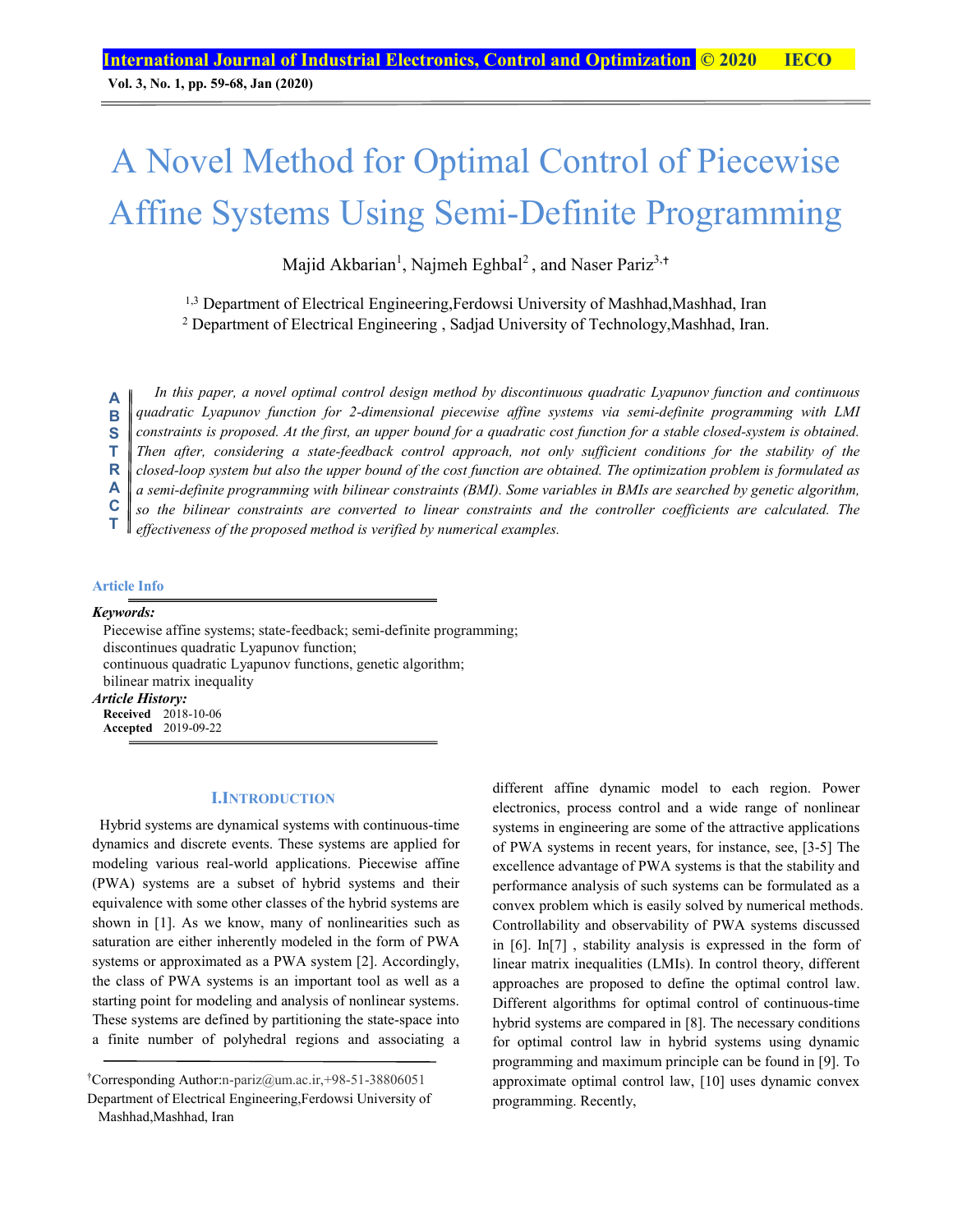writers investigated the stabilization problem of an autonomous linear time invariant switch systems [11] , [12] discusses the optimal control of hybrid systems in a finite-time interval and gives the necessary conditions for optimization using the maximum principle, designing controller for wireless sensor networks by Linear Matrix Inequality are given in [13] .In [14-16] optimal control schemes of switched systems are reported, moreover, [17-19] study the problem of optimal control in switched affine systems. One of the most challenging issues over recent years was controller design and synthesis for PWA systems. Quadratic control and calculation of  $L^2$  gain for these systems are introduced in [20] and [21],respectively. The reference [22] has discussed the issue of linear quadratic regulator (LQR) of finite-time for PWA systems using the measure theory. The optimal control for sampled-data PWA systems is studied in [23] .For discrete-time PWA systems, an optimal controller is designed in [24]. In [25], the author proposes some theorems on calculation of upper limits regarding optimal control for PWA systems, however no controller is designed. The issue of optimal control for PWA systems with uncertainty using output-feedback is studied in [26] and then based on numerical algorithms the controller is quadratic Lyapunov which leads to solving a semi-definite programming problem with bilinear constraint is converted into a semi-definite programming problem with linear constraints using genetic algorithm (GA).

The rest of this paper is organized as follows. In Section II necessary definitions and backgrounds are given. Stability analysis based on discontinuous quadratic Lyapunov function and continuous quadratic Lyapunov is presented in section III. The upper bound for the related cost function is calculated in section IV. The optimal controller design and numerical examples are described in sections V and VI, respectively. Finally, conclusions are reported in section VII.

We have designed optimal control problem for piecewise affine systems based on discontinuous quadratic Lyapunov function previously in [36] . In this paper we design optimal control based on discontinuous quadratic Lyapunov function and continuous quadratic Lyapunov and compare these optimal controller.

# **II. Definitions**

In this section, necessary definitions and backgrounds for studying the next sections are described.

# **Linear matrix inequality (LMI)**

Linear matrix inequality is defined as follows [37]

$$
F_0 + x_1 F_1 + \dots + x_m F_m \ge 0
$$
 (1)

In which  $x \in R^n$  are the problem variables and matrices

 $F_i = F_i^T$  are matrices related to the problem. The inequality sign is denoted as positive semi-definite when  $A \ge 0$  the

obtained by solving a series of LMIs. However, there is not much research done in the field of PWA systems optimal control and the majority of the studies are related to [27] programming, optimal control approaches for linear time invariant and time variant systems are reported in [28] and [29], respectively. In [30], nonlinear predictor feedback for input-affine systems with distributed input delays is considered. In [31], stabilizing switching laws for mixed switched affine systems is designed. Optimal LQ-type switched control design for a class of linear systems with piecewise constant inputs is introduced in [32]. On the other hand, optimal hybrid perimeter and switching control schemes for urban traffic networks is suggested in . Control of piecewise affine networked control system is referred in [33]. In [34] piecewise affine system identification of a hydraulic wind power transfer system is reported and in [35] switching rule design for affine switched systems with guaranteed cost and uncertain equilibrium condition is well established.

In this paper, assuming state feedback control, the upper bound for the related linear quadratic regulator cost function is calculated and the optimal controller design problem based on discontinuous quadratic Lyapunov function and continuous

matrix is and when  $A > 0$  the matrix is a positive definite.

# **Inner product**

We show the space of all  $n \times n$  real matrices using  $s^n$ . This space is equipped with an inner product in form of: [38]

$$
\langle A \langle B \rangle_{s^n} = Tr(A^T B) = \sum_{i=j=1}^n A_{ij} B_{ij} \tag{2}
$$

#### **Semi-definite programming**

The purpose of solving the semi-definite programming problem is to minimize the inner product

 $\langle C, X \rangle = Tr(C, X)$  so that both C and X matrices are symmetric  $n \times n$  matrices, with C being the fixed matrix and X the variable. Tr rep resents the sum of the diagonal elements of the matrix. The problem's constraints are divided into two categories; the first one is linear constraints in form of [38]

$$
Tr(A_i X)=b_i \ i=1,2,3,\dots,n
$$

 $(3)$ 

In which  $A_i$  are symmetric matrices and  $b_i$  are scalars. The second category of constraints is convex and non-linear constraints like  $X \geq 0$ . With this background discussed, now we can define the semi-definite programming problem as:

$$
(P): P^* = \inf \{ Tr(CX) : Tr(A_i X) = b_i \, , X \ge 0 \}
$$
 (4)

The dual of the above problem is defined as:

$$
(D): d^* = \sup \left\{ b^T Y : \sum_{i=1}^m Y_i A_i + S = C, S \ge 0, Y \in R^m \right\} \tag{5}
$$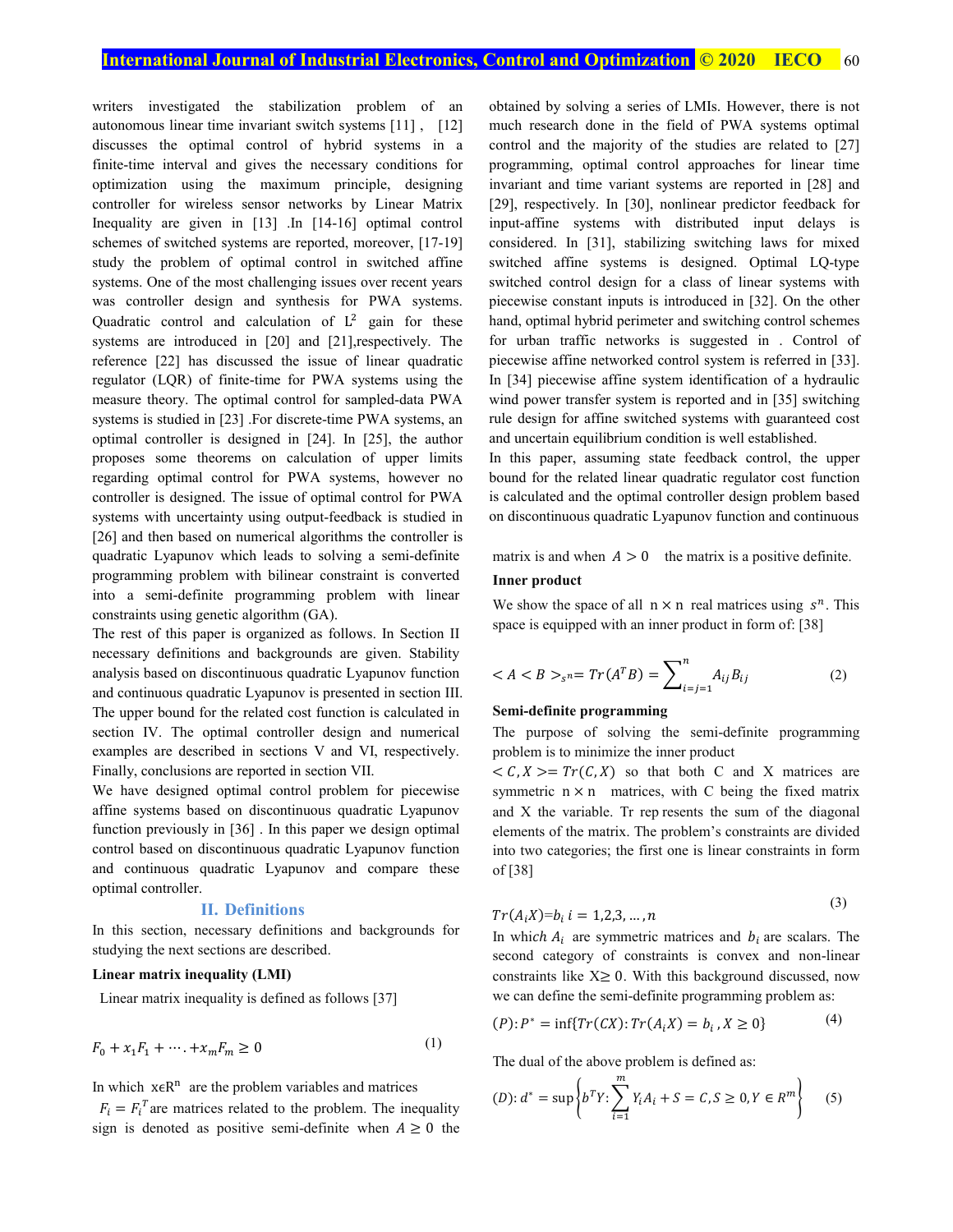#### **Piecewise affine (PWA) systems**

The mathematical description of PWA class system in general is [25]

$$
\begin{cases}\n\dot{x} = a_i + A_i x + B_i u \\
y = c_i + C_i x + D_i u\n\end{cases} \quad \text{for } x \in X_i
$$
\n(6)

In which  $X_i$  are the corresponding regions and their collection is partitioned by the state space.

$$
X_i = \{x \in \mathbb{R}^2, E_i x \ge e_i\} \text{ i} \in I
$$
 (7)

In (7)  $E_i$  and  $e_i$  are respectively a matrix and a vector, with constant value and appropriate size.

It's worth noting that if  $B_i = 0$ , the system (6) turns into a piecewise linear system as follows:

$$
\dot{x} = a_i + A_i x \quad \text{for } x \in X_i \tag{8}
$$

#### **III. Stability Analysis**

Stability of a system has a variety of definitions. In this paper, we call a system stable if it has global Lyapunov stability. The methods we use in order to evaluate the stability are discontinuous piecewise quadratic Lyapunov function [39] and continuous piecewise quadratic Lyapunov function[7]. For this, first we discuss the necessary background:

Suppose the PWA system defined in the previous section, is continuous in its boundary, so for  $x \in \overline{X_i} \cap \overline{X_i}$  we have: [39]

$$
A_i x + a_i = A_j x + a_j \tag{9}
$$

If region X is partitioned as polyhedron in this case; each sub-region can be described as equation (10)

$$
\overline{X_i} = \{ x \in R^2 : E_i x \ge e_i \}, i \in I
$$
\n<sup>(10)</sup>

Where  $E_i$  and  $e_i$  are respectively a matrix and a vector, with constant value and appropriate size. A parametric description of the boundary between two regions  $\overline{X_i}$  and  $\overline{X_i}$  where in  $\overline{X_i} \cap \overline{X_i} \neq \emptyset$ , can be described as

$$
\overline{X_i} \cap \overline{X_j} \subseteq \{x \mid x = F_{ij}s + f_{ij}, s \in R\}
$$
\n<sup>(11)</sup>

$$
\overline{X_i} \cap \overline{X_j} \subseteq \{x \mid \bar{x} = \overline{F_{ij}} \bar{s}, \bar{s} = \begin{pmatrix} s \\ 1 \end{pmatrix}, s \in R\}
$$
\n(12)

$$
\overline{E_i} = [E_i \t - e_i]
$$
\n
$$
\overline{E_i} = \begin{pmatrix} F_{ij} & f_{ij} \end{pmatrix}
$$
\n(13)

$$
\overline{F_{ij}} = \begin{pmatrix} i & j & j \\ 0 & 1 \end{pmatrix} \tag{14}
$$

In this relation if  $F_{ii} \neq 0$  the border is a part of a line and if  $F_{ij} = 0$  the border is a point. To be more specific, you can refer [38].

For the two adjacent regions  $X_i$  and  $X_j$ , we assume that  $F_{ij} \neq 0$ (the border is part of a line) one can define vector  $\overline{C_{ij}}$  =  $[C_{ij} \ c_{ij}]$  and hyper plane line as  $s_{ij} = \{x | \overline{C_{ij}} \overline{x} = 0\}$ . which  $C_{ij}$ , is the normal vector of  $S_{ij}$  (perpendicular to  $S_{ij}$ ), with the direction from  $X_i$  to  $X_j$ , so that  $\overline{X}_i \cap \overline{X}_j \subseteq s_{ij}$  is satisfied.

According to what was said, now we can propose the theorem

regarding the stability of PWA systems. Consider the resulting Lyapunov function as the following relation:

$$
V(x) = V_i(x) = \bar{x}^T \overline{P_i} \cdot \overline{p_i} = \bar{p}_i^T \epsilon R^{3 \times 3}
$$
  
\n
$$
r_i \epsilon R, q_i \epsilon R^2, p_i \epsilon R^{2 \times 2} \overline{P_i} = \begin{pmatrix} p_i & q_i \\ a^T & r_i \end{pmatrix}
$$
 (15)

$$
r_i \epsilon R, q_i \epsilon R^2, p_i \epsilon R^{2 \times 2} \overline{P}_i = \begin{pmatrix} P_i & q_i \\ q_i^T & r_i \end{pmatrix}
$$
 (16)

# **Theorem1: [39]**

Suppose  $\overline{U}_1$  and  $\overline{W}_1$  are unknown matrices with non-negative elements and appropriate dimensions and  $(k=1,2)$   $\overline{W}_{11}^k$  are unknown vectors with appropriate dimensions and non-negative elements and (i∈I)  $\bar{p}_i$   $\in$ R<sup>3×3</sup> is a symmetric matrix, then define the following variables :

$$
\overline{H_{ij}} = \overline{\mathrm{E}}_i^{\mathrm{T}} \overline{\omega_{ij}}^{\mathrm{T}} \overline{\mathrm{C}}_{ij} \overline{\mathrm{A}}_i + \overline{\mathrm{E}}_j^{\mathrm{T}} \overline{\omega_{ij}}^{\mathrm{T}} \overline{\mathrm{C}}_{ij} \overline{\mathrm{A}}_j
$$
\n
$$
\overline{M_i} = \overline{\mathrm{E}}_i^{\mathrm{T}} \overline{W}_i \overline{\mathrm{E}}_i
$$
\n(17)

If there is a choice between  $\overline{P}_i$  and  $\overline{U}_i$  and  $\overline{W}_i$  matrices and  $(k=1,2)$   $\overline{W_{ij}}$  k vectors that satisfy the following restrictions, then for system defined by equation (8) all the trajectory starting at X will exponentially converge to origin.

$$
\overline{P}_t = \begin{pmatrix} P_i & 0 \\ 0 & 0 \end{pmatrix} > 0 \text{ for } i\in I_0 \tag{18}
$$

$$
\overline{\overline{P}}_t - \overline{L}_t > 0 \text{ for } i\in I_1 \text{ if } I_0 \tag{19}
$$

$$
(\mathbf{I}_n \ 0) (\overline{P_i} - \overline{L_i}) \begin{pmatrix} \mathbf{I}_n \\ 0 \end{pmatrix} > 0 \quad \forall i \in \mathbf{I}_0
$$
 (20)

$$
\overline{A_i}^{\mathrm{T}} \overline{P_i} + \overline{P_i A_i} + \overline{M_i} < 0 \quad \forall i \in I, i \notin I_0 \tag{21}
$$

$$
(\mathbf{I}_n \, 0) \left( \overline{A}_i^T \overline{P}_i + \overline{P_i A_i} + \overline{M}_i \right) \begin{pmatrix} \mathbf{I}_n \\ 0 \end{pmatrix} < 0 \qquad \forall i \in \mathbf{I}_0 \tag{22}
$$

$$
\overline{F_{ij}}^T (\overline{P_i} - \overline{P_j}) \overline{F_{ij}} = \overline{F_{ij}}^T (\overline{H_{ij}} + \overline{H_{ij}}^T) \overline{F_{ij}} \forall i \in I, j
$$
\n
$$
\in N_i, \text{ where } F_{ij} \neq 0
$$
\n(23)

Where 
$$
N_i = {k \in I, k \neq i, \overline{X}_i \cap \overline{X}_j \neq \emptyset}
$$
 (24)

# **Theorem2:[7]**

Consider symmetric matrices T and  $U_i$  and  $W_i$  such that  $U_i$  and  $W_i$  have nonnegative entries, while

$$
P_i = F_i^T T F_i, i\epsilon I_0
$$
  
\n
$$
\overline{P}_i = \overline{F}_i^T T \overline{F}_i, i\epsilon I_1
$$
\n(25)

$$
r_i - r_i \, \text{if } r_i,
$$
  
Satisfy

$$
\begin{cases} 0 > A_i^T P_i + P_i A_i + E_i^T U_i E_i \ i\epsilon I_0 \\ 0 < P_i - E_i^T U_i E_i \end{cases} \tag{26}
$$

$$
\begin{cases} 0 > \overline{A_i^T} \overline{P_i} + \overline{P_i A_i} + \overline{E}_i^T U_i \overline{E}_i \ i\epsilon I_1 \\ 0 < \overline{P_i} - \overline{E}_i^T U_i \overline{E}_i \end{cases} \tag{27}
$$

Then every continuous piecewise  $C^1$  trajectory  $x(t)$ satisfying (8) for  $t > 0$ , tends to zero exponentially.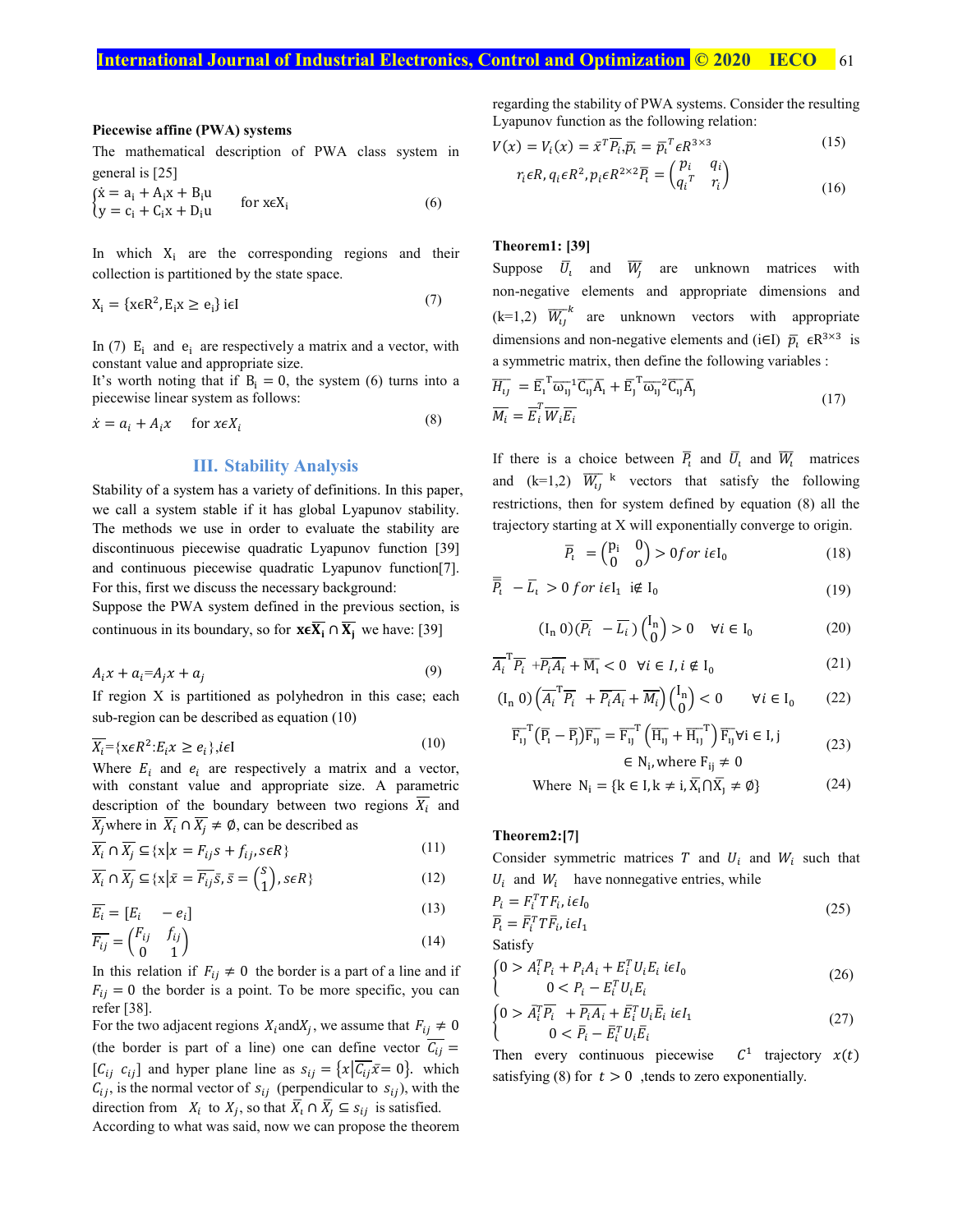# **IV. CALCULATING UPPER BOUND**

### **Theorem 3: [25]**

For the system (8) if the conditions of theorem (1) are met and the inequality is established, then the upper bound for cost function  $j = \int_0^\infty x(t)^T Q_i x(t) dt$   $Q_i > 0$  is calculated:

$$
i \in I_0 P_i A_i + A_i^T P_i + Q_i + E_i^T \overline{W_i} E_i < 0 \tag{28}
$$

$$
i \in I_1 \overline{P_i A_i} + \overline{A_i}^T \overline{P_i} + \overline{Q_i} + \overline{E_i}^T \overline{W_i} \overline{E_i} < 0 \tag{29}
$$

Proof: This proof is given from [25]. Suppose that  $i \in I_1$  we prove theorem for  $i \in I_1$ , another proof is the same. By multiplying the said inequality by X from left and right and removing of non-negative terms. Then we take the integral of the expression that we desire in the interval[0,  $\infty$ ]:

$$
\overline{x}^{\mathrm{T}}\overline{P_{\mathrm{t}}A_{\mathrm{t}}}\overline{x} + \overline{x}^{\mathrm{T}}\overline{A_{\mathrm{t}}}}^{\mathrm{T}}\overline{P_{\mathrm{t}}}\overline{x} + \overline{x}^{\mathrm{T}}\overline{Q_{\mathrm{t}}}\overline{x} + \overline{x}^{\mathrm{T}}\overline{E_{\mathrm{t}}}}^{\mathrm{T}}\overline{W_{\mathrm{t}}}\overline{E_{\mathrm{t}}}\overline{x} < 0
$$
\n
$$
\overline{x}^{\mathrm{T}}\overline{P_{\mathrm{t}}}\dot{\overline{x}} + \dot{\overline{x}}^{\mathrm{T}}\overline{P_{\mathrm{t}}}\overline{x} + \overline{x}^{\mathrm{T}}\overline{Q_{\mathrm{t}}}\overline{x} + \overline{x}^{\mathrm{T}}\overline{E_{\mathrm{t}}}}^{\mathrm{T}}\overline{W_{\mathrm{t}}}\overline{E_{\mathrm{t}}}\overline{x} < 0
$$
\n
$$
\frac{d}{dt}(\overline{x}^{\mathrm{T}}\overline{P_{\mathrm{t}}}\overline{x}) + \overline{x}^{\mathrm{T}}\overline{Q_{\mathrm{t}}}\overline{x} + \overline{x}^{\mathrm{T}}\overline{E_{\mathrm{t}}}}^{\mathrm{T}}\overline{W_{\mathrm{t}}}\overline{E_{\mathrm{t}}}\overline{x} < 0
$$
\n
$$
(\overline{x}^{\mathrm{T}}\overline{E_{\mathrm{t}}}}^{\mathrm{T}}\overline{W_{\mathrm{t}}}\overline{E_{\mathrm{t}}}\overline{x}) \ge 0 \implies
$$
\n
$$
\frac{d}{dt}(\overline{x}^{\mathrm{T}}\overline{P_{\mathrm{t}}}\overline{x}) + \overline{x}^{\mathrm{T}}\overline{Q_{\mathrm{t}}}\overline{x} \le 0
$$
\n
$$
\int_{0}^{\infty}[\frac{d}{dt}(\overline{x}^{\mathrm{T}}\overline{P_{\mathrm{t}}}\overline{x}) + \overline{x}^{\mathrm{T}}\overline{Q_{\mathrm{t}}}\overline{x}] dt \le 0
$$
\n
$$
[\overline{x}^{\mathrm{T}}\overline{P_{\mathrm{t}}}\overline{x}] \Big|_{0}^{\infty} + j \le 0
$$
\n
$$
0 - \overline{x(0)^{\mathrm{T}}\overline{P_{\mathrm{t
$$

$$
E(j) \le E\left(\text{tr}(\overline{P_{io}}\overline{x_o}\overline{x_o}^T)\right) = \sum_{i \in I} \alpha_i \text{tr}(\overline{P_{io}L_i})
$$
(30)

$$
L_{i} = \begin{cases} E(x_{0}x_{0}^{T})x_{0} \in X_{i}, i \in I_{0} \\ E(\bar{x_{0}}\bar{x_{0}}^{T})x_{0} \in X_{i}, i \in I_{1} \end{cases}
$$
(31)

What is important for continuing this paper is (30) because we should use it for designing controller.

You may notice in the above inequalities that all of them are a series of LMIs in relation to the variables  $P_i$  and  $(P_i)$ Therefore, stability conditions for a closed-loop system are a series of LMIs in relation to  $P_i$  and  $(P_i)$  and they are convex optimization problems that can be solved using numerical methods. Note that because the cost function is dependent on the initial point and this point is an unknown random variable, we assume that it has a uniform distribution, so the dependency is eliminated. Operator E expresses the expected value and  $\alpha_i$  represents the probability that  $x_0$ belongs to area  $X_i$ . Since we considered the initial state as a uniform random variable, therefore the probability of  $\alpha_i$  and the covariance matrix  $L_i$  can be determined using the desired area's information and the partition $X_i$ .

# **V.OPTIMAL CONTROL**

In this section we describe the optimal controller design issues for PWA systems using the state feedback. We assume that the designated system balance point is the initial point. Consider the system described with equations (6), in this case assume that state feedback controller is  $u(t) = K_i x(t)$ . The closed-loop system takes the form below:

$$
\begin{cases} \n\dot{x} = (A_i + B_i K_i)x(t) + a_i \\
x(t_0) = x0\n\end{cases}
$$
\n(32)

We consider the cost function as:

$$
j(x_0, u) = \int_0^\infty [x(t)^T Q_i x(t) + u(t)^T R_i u(t)] dt
$$
 (33)

With the consideration of the appropriate state feedback, the cost functions come in the form of:

$$
j(x_0, u) = \int_0^\infty [x(t)^T (Q_i + K_i^T R_i K_i) x(t)] dt
$$
\n(34)

$$
j(x_0, u)
$$
  
=  $\int_0^{\infty} (x(t)^T 1) \begin{pmatrix} Q_i + K_i^T R_i K_i & 0 \\ 0 & 0 \end{pmatrix} \begin{pmatrix} x(t) \\ 1 \end{pmatrix} dt$  (35)

$$
j(x_0, u) = \int_0^\infty \overline{x(t)^T Q_1} \overline{x(t)} dt
$$
\n(36)

Using the notations of equation (35), the equation (29) gives:  $\overline{x(t)} = \begin{pmatrix} A_i + B_i K_i & a_i \\ 0 & 0 \end{pmatrix} \overline{x(t)}$  (37)

$$
\overline{A_i} = \begin{pmatrix} A_i + B_i K_i & a_i \\ 0 & 0 \end{pmatrix}, \overline{x(t)} = \begin{pmatrix} x(t) \\ 1 \end{pmatrix}
$$
\n(38)

By applying the mentioned changes in the form of the equations, theorem 3 for the system (37) is rewritten as:

### **Theorem 4:**

For the system (37) with (assuming that the system is stable) if the equations (39-40) are met, then the upper bound for the equation (36) is obtained:

$$
i \in I_0 P_i(A_i + B_i K_i) + (A_i + B_i K_i)^T P_i + Q_i
$$
  
+  $K_i^T R_i K_i + E_i^T \overline{W_i} E_i < 0$  (39)

$$
i \in I_1 \overline{P_i A_i} + \overline{A_i}^T \overline{P_i} + \overline{Q_i} + \overline{E_i}^T \overline{W_i E_i} < 0 \tag{40}
$$

In this case we'll have:  $j \leq x(0)^T \overline{P_i x(0)}$ 

Proof: To prove this theorem in theorem 3, we convert  $A_i$  to  $A_i + B_i K_i$ . Now we can merge theorems 1, theorem 2 and theorem 4 and generally express the result in terms of theorem 5 and theorem 6:

#### **Theorem 5:**

For the system defined by equations (37) if the following conditions are met, then the system for each respective system trajectory exponentially converges to the origin and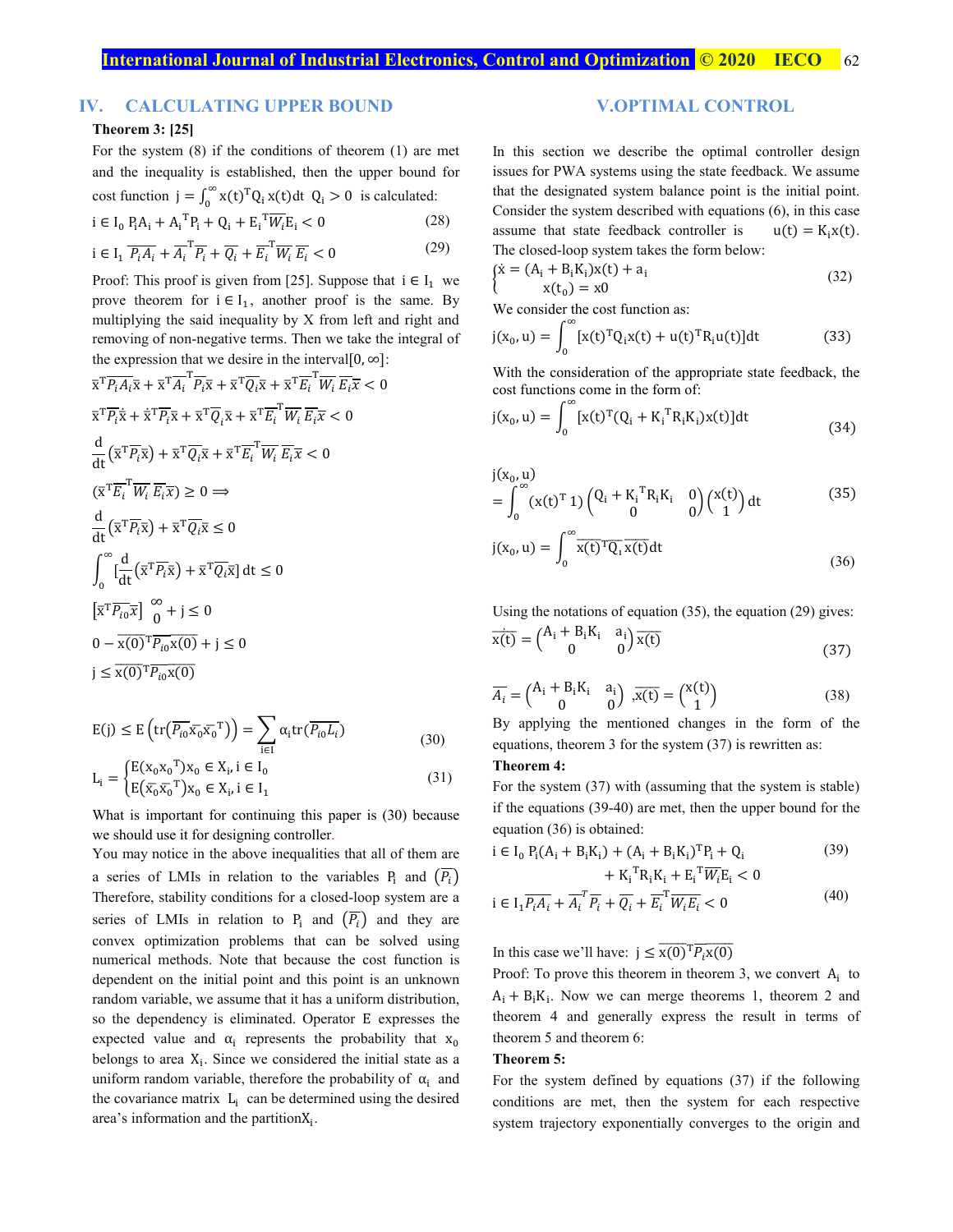# **International Journal of Industrial Electronics, Control and Optimization <b>C** 2020 IECO 63

 $j \leq x(0)$ <sup>T</sup> $\overline{P_i}$  $x(0)$ 

$$
i \in I_0 \quad \overline{P_i} = \begin{pmatrix} p_i & 0 \\ 0 & 0 \end{pmatrix} > 0 \tag{41}
$$

$$
\left(\overline{P_i} - \overline{L_i}\right) > 0\tag{42}
$$

$$
\left(\overline{A_i}^{\mathrm{T}} \overline{P_i} + \overline{P_i A_i} + \overline{M_i}\right) < 0\tag{43}
$$

$$
\overline{A_i} = \begin{pmatrix} A_i + B_i K_i & 0 \\ 0 & 0 \end{pmatrix}
$$
 (44)

$$
P_i(A_i + B_iK_i) + (A_i + B_iK_i)^T P_i + Q_i + K_i^T R_iK_i
$$
  
+ E<sub>i</sub><sup>T</sup> $\overline{W_i}$ E<sub>i</sub> < 0 (45)

$$
i \in I_1 \overline{P_i} - \overline{L_i} > 0 \tag{46}
$$

$$
\overline{A_i}^T \overline{P_i} + \overline{P_i A_i} + \overline{M_i} < 0 \tag{47}
$$

$$
\overline{P_i A_i} + \overline{A_i}^{\mathrm{T}} \overline{P_i} + \overline{Q_i} + \overline{E_i}^{\mathrm{T}} \overline{W_i} \overline{E_i} < 0 \tag{48}
$$

$$
\overline{A_i} = \begin{pmatrix} A_i + B_i K_i & a_i \\ 0 & 0 \end{pmatrix}
$$
 (49)

for 
$$
x \in X_i \cap X_j
$$
 we have

$$
\overline{F_{ij}}^{\mathrm{T}}(\overline{P_i} - \overline{P_j}) \overline{F_{ij}} = \overline{F_{ij}}^{\mathrm{T}} \left( \overline{H_{ij}} + \overline{H_{ij}}^{\mathrm{T}} \right) \overline{F_{ij}} \forall i \in I, j
$$
\n
$$
\in \mathbb{N}_i, \text{where } F_{ij} \neq 0
$$
\n(50)

Where 
$$
N_i = \{k \in I, k \neq i, \overline{X_i} \cap \overline{X_j} \neq \emptyset\}
$$
 (51)

$$
(A_i + B_i K_i)x(t) + a_i = (A_j + B_j K_j)x(t) + a_j \implies
$$
  
\n
$$
\begin{pmatrix} A_i + B_i K_i & a_i \\ 0 & 0 \end{pmatrix} \begin{pmatrix} x \\ 1 \end{pmatrix} = \begin{pmatrix} A_j + B_j K_j & a_j \\ 0 & 0 \end{pmatrix} \begin{pmatrix} x \\ 1 \end{pmatrix}
$$
  
\n
$$
X_i \cap X_j \subseteq \{x | \overline{x} = \overline{F_{ij}} \overline{s}, \overline{s} \in R, \overline{s} = \begin{pmatrix} s \\ 1 \end{pmatrix} \}
$$
  
\n
$$
\overline{F_{ij}} = \begin{pmatrix} F_{ij} & f_{ij} \\ 0 & 1 \end{pmatrix} \implies
$$
  
\n
$$
\overline{A_i F_{ij}} = \overline{A_j F_{ij}}
$$
 (52)

$$
j \leq \overline{x(0)}^T \overline{P_{i0} x(0)} \Rightarrow
$$
  
\n
$$
E(j) \leq E \left( tr(\overline{P_{i0} x_0} \overline{x_0}^T) \right) = \sum_{i \in I} \alpha_i tr(\overline{P_{i0} L_i})
$$
\n(53)

$$
L_{i} = \begin{cases} E(x_{0}x_{0}^{T}) \ x_{0} \in X_{i}, i \in I_{0} \\ E(\overline{x_{0}}\overline{x_{0}}^{T}) \ x_{0} \in X_{i}, i \in I_{1} \end{cases}
$$
(54)

This theorem is based on discontinuous quadratic Lyapunov that is given in [39].

# **Theorem 6:**

For the system defined by equations (37) if the following conditions are met, then the system for each respective system trajectory exponentially converges to the origin and  $i < \overline{x(0)}^T P_{i} x(0)$ 

$$
\begin{cases}\n0 > A_i^T P_i + P_i A_i + E_i^T U_i E_i \text{ } i\epsilon I_0 \\
0 < P_i - E_i^T U_i E_i \\
P_i(A_i + B_i K_i) + (A_i + B_i K_i)^T P_i + Q_i + K_i^T R_i K_i + E_i^T W_i E_i\n\end{cases} \tag{55}
$$

$$
\begin{cases}\n0 > \overline{A_i^T} \overline{P_i} + \overline{P_i A_i} + \overline{E_i^T} U_i \overline{E_i} \, i\epsilon I_1 \\
0 < \overline{P_i} - \overline{E_i^T} U_i \overline{E_i} \\
\overline{P_i A_i} + \overline{A_i^T} \overline{P_i} + \overline{Q_i} + \overline{E_i^T} \overline{W_i E_i} < 0\n\end{cases} \tag{56}
$$

This theorem is based on continuous quadratic Lyapunov that is given in [7].

Finally, for optimal control design, the coefficient  $K_i$  must be calculated. To calculate these coefficients we consider a controller that minimizes the upper bound of the cost function $\sum_{i \in I} \alpha_i \text{tr}(\overline{P_{i0} L_i})$ . As we minimize the upper bound, the cost function will also be minimized; therefore, the desired optimization problem will actually lead to the design of the controller. In order to design optimal control we design optimal control based on theorem 5 and theorem 6 .we give these two optimal control in the form of optimization problem 1 and optimization problem 2.

Optimization problem 1(based on discontinuous quadratic Lyapunov function)

$$
\min \left( \sum_{i \in I} \alpha_i \text{tr}(\overline{P_{i0}} \overline{L_i}) \right)
$$
\n
$$
\text{subject to } \begin{cases} K_i \in K \\ (41) - (52) \end{cases}
$$
\n
$$
(57)
$$

Optimization problem 2(based on continuous quadratic Lyapunov function)

$$
\min \left( \sum_{i \in I} \alpha_i \text{tr}(\overline{P_{i0}} \overline{L_i}) \right)
$$
\n
$$
\text{subject to} \left\{ K_i \in K \atop (55) - (56) \right\} \tag{58}
$$

As you can see, these two optimization problems are actually a semi-definite programming problem with LMI and BMI constraints such as (48) and (56) in fact they are two BMI problem, the references [32] use numerical V-K algorithms to solve problems with BMI constraints, but numerical algorithms V-K doesn't have a good convergence and is trapped in local minimum. Note that our desired functions are not dependent on the variables  $K_i$  and these variables can be seen in our objective function. Now if  $K_i$  is given, then our optimization problems turn into a semi-definite programming problem. GA is a comprehensive solution for high dimensional problems. Suppose that the set  $\overline{K}$ , is the set of all acceptable controllers for the controller coefficients  $K_i$ , if we find a way to calculate this coefficients, we have managed to design an optimal controller and the minimum value of cost function can be calculated. We have to calculate the controller coefficients using GA note that we don't use GA for minimizing the cost function. In order to find these coefficients using the mentioned method, we ascribe each chromosome in GA to a corresponding controller  $coefficientK<sub>i</sub>$ . In which case, the non convex optimization problem turns into a semi-definite programming problem. Assuming that the controller coefficients  $K_i$  are known, we can calculate the fitness function in each chromosome.

If k is ascribed to each chromosome, then the fitness function will be defined as: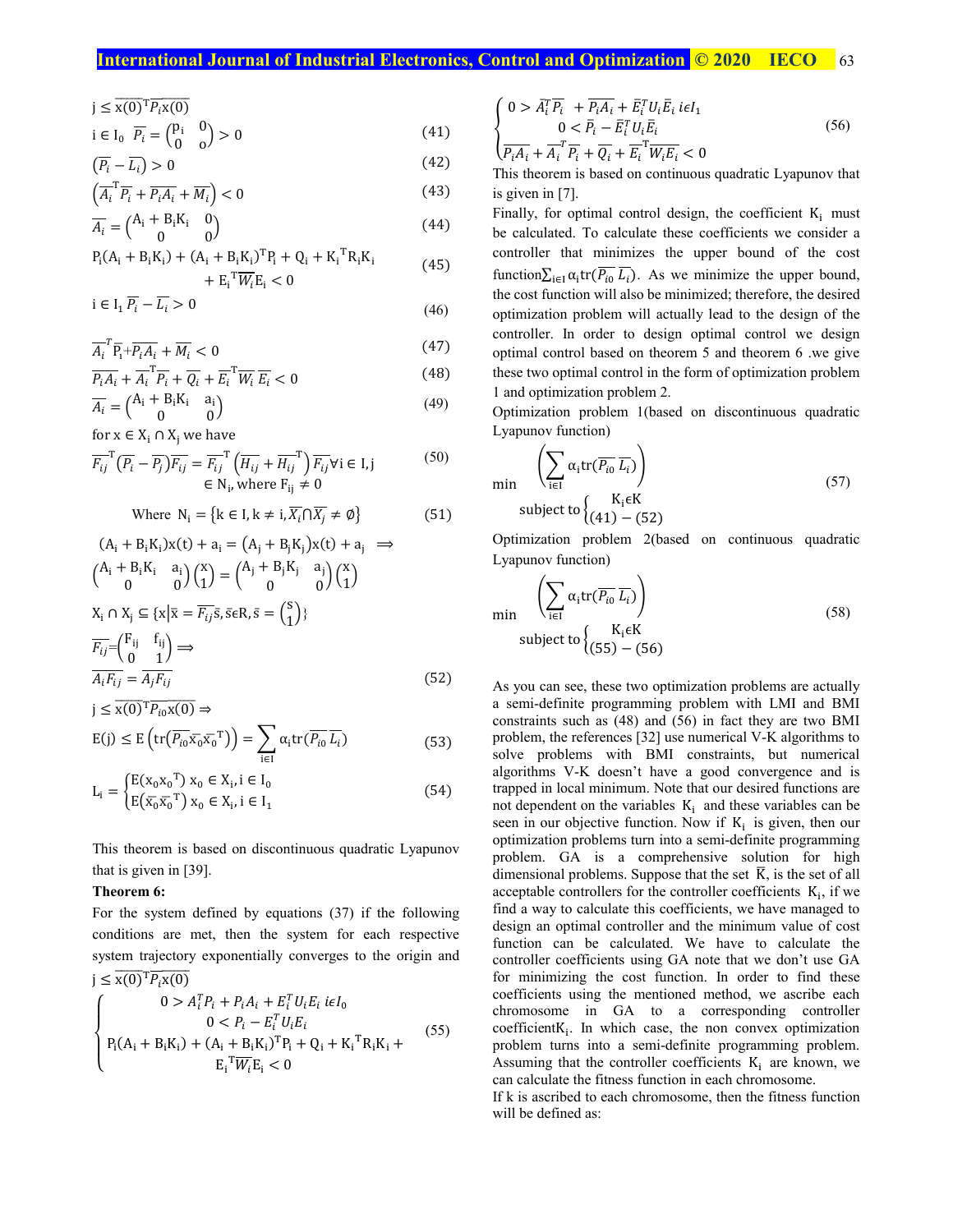$$
Fitness = \frac{1}{\bar{f}}
$$
\n(59)

In which  $\bar{J}$  is the minimum cost function and can be easily calculated using CVX toolbox. Note that if  $\bar{J}$  corresponds to an infeasible chromosome, then the minimum value of the cost function will be infinite and its fitness function will be zero, this will stop the corresponding chromosome with impossible answer from generating next generation of children.

The algorithm routine used for two optimization problems are summarized as follows:

Step1: Initialize value of parameters related to the GA. (Specify the population size, percentage of crossover and percentage of mutation.)

Step2: Calculate the fitness function specified by the equation (59) for each chromosome or solution.

Step3: Using the calculated fitness function in step 2 and spinning the roulette wheel select one chromosome. Then, Use the given values such as percentage of crossover and percentage of mutation to complete crossover and mutation.

Step4: If the algorithm termination conditions are met, extract the results, otherwise, go to step 1.

GA is a efficient algorithm for searching the best solution. You can follow this subject in the reference [40]

As you can see, in two optimization problems values  $\alpha_i$  and  $\overline{L_i}$  are unknown, in order to treat this ambiguity we presume that initial state  $x_0$  belongs to all sub-regions  $X_i$  with equal probability, therefore if n is the number of sub-regions, then two optimization problems takes the following form:

$$
\min\left(\sum_{i\in I} \frac{1}{n} \text{tr}(\overline{P_{i0}} \, \overline{L_i})\right) \tag{60}
$$

Note that for solving optimization problem 1, although  $L_i$ exists in the optimization problem, it won't affect the answer since  $E(\bar{x_0}\bar{x_0}^T)$  is fixed. Also, we can easily turn inequality constraints in the optimization problem to equality constraints. As an example, consider the following constraint:

$$
\overline{P_i} - \overline{L_i} > 0 \tag{61}
$$

We suppose  $\overline{P_i} - \overline{L_i} = \phi$  Therefore we can rewrite the corresponding constraint as:

$$
\overline{P_i} - \overline{L_i} = \emptyset
$$
  
\n
$$
\phi > 0
$$
\n(62)

As you can see, the number of  $K_i$  controllers is equal to the number of GA's chromosomes and we have one controller in each region, so if the number of regions is to be increased, the number of chromosomes will correspondingly increase and it won't interfere with the solution process. Solving optimization problem 2 can be done with similar manner that used for optimization problem 1.

We use two examples in order to establish the effectiveness of the proposed method in this paper. The parameter of GA for these examples are setting the percentage of crossover 65 and the percentage of mutation 15. In addition, the population size is 1000. In these examples, the cost function for optimization problem 1 is  $J_1$  and another one is  $J_2$ 

# **VI. NUMURICAL EXAMPLE**

**Example 1** Consider System (6) with grade 2 and  $i = 1,2,3$ and the following matrices:

$$
A_1 = \begin{pmatrix} 0 & 1 \\ 0 & -0.1 \end{pmatrix}, A_2 = \begin{pmatrix} 0 & 1 \\ 1 & -0.1 \end{pmatrix}
$$
  
, 
$$
A_3 = \begin{pmatrix} 0 & 1 \\ 0 & 0.1 \end{pmatrix}
$$
 (63)

$$
a_1 = -a_3 = \begin{pmatrix} 0 & -0.1 \\ 0 & 0 \end{pmatrix}, a_2 = \begin{pmatrix} 0 \\ 0 \end{pmatrix}, B_1 = B_2 = B_3
$$
  
= 
$$
\begin{pmatrix} 1 & 0 \\ 0 & 1 \end{pmatrix}
$$
 (64)

$$
X_1 = \{x | x_1 \in [-2, -1] \}, X_2 = \{x | x_1 \in [-1, 1] \}, X_3
$$
  
= \{x | x\_1 \in [1, 2] \} (65)

Suppose that the initial state  $x_1(0)$  is a random variable with uniform distribution in the interval[−2,2]. We assume the cost function as equation (30) and assume  $R_i = 1$  and  $Q_i = 1$ . We consider the control coefficient in interval[−5,5].



**Fig.1**. Trajectory of  $X_1$  for various initial conditions



**Fig.2**. Trajectory of  $X_2$  for various initial conditions It becomes clear that the origin is located in region  $X_2$  and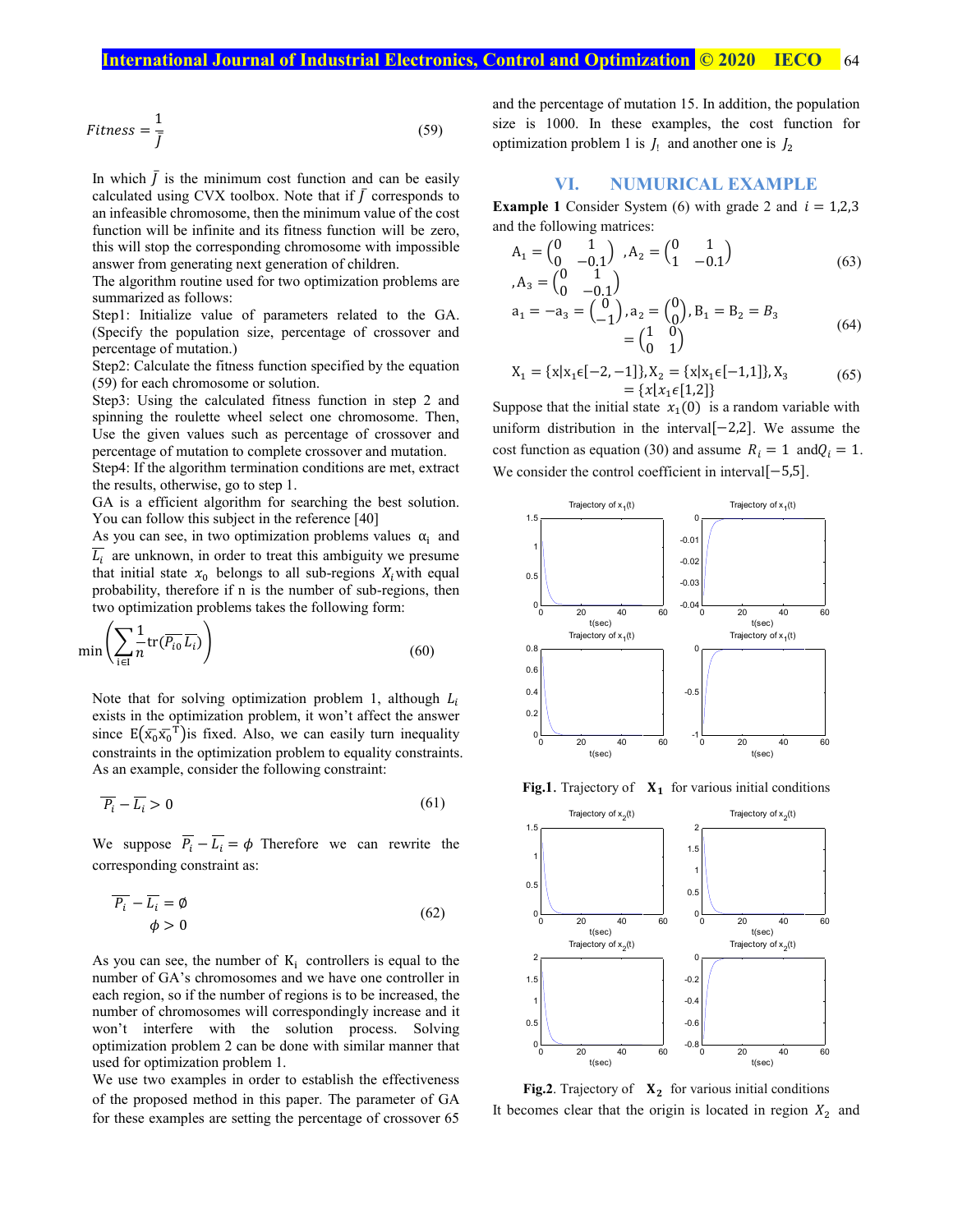the closed loop system is unstable. Matrices  $E_1$  and  $E_2$  and  $E_3$  and  $e_1$  and  $e_2$  and  $e_3$  are calculated as:

$$
E_1 = \begin{pmatrix} 1 & 0 \\ -1 & 0 \end{pmatrix}, E_2 = \begin{pmatrix} 1 & 0 \\ -1 & 0 \end{pmatrix}, E_3 = \begin{pmatrix} 1 & 0 \\ -1 & 0 \end{pmatrix},
$$
  

$$
e_1 = \begin{pmatrix} -2 \\ 1 \end{pmatrix}, e_2 = \begin{pmatrix} -1 \\ -1 \end{pmatrix}, e_3 = \begin{pmatrix} 1 \\ -2 \end{pmatrix}
$$
 (66)

Also, the parameters required to analyze the stability using theorem (1) are:

$$
C_{12} = (1 \ 0), C_{23} = (1 \ 0), F_{12} = {0 \choose 1}, F_{23} = {0 \choose 1}
$$
  
\n
$$
C_{12} = (1); C_{23} = (-1), f_{12} = {1 \choose 0}, f_{23} = {1 \choose 0}
$$
 (67)

We have done simulation for optimization problem 1 and optimization problem 2. After the simulation, the appropriate control coefficients are obtained as follows. Also, the appropriate Lyapunov function for region  $X_2$  is demonstrated in figure (1):

 $K_1 = (0.6882 \t 3.102)$  (68)

$$
K_2 = (-4.8810 - 3.3435)
$$
 (69)

$$
K_3 = (-3.3782 - 3.3782) \tag{70}
$$

$$
J_1=0.1698
$$

$$
J_2=1.9875
$$



**Fig.3**. Lyapunov function for region  $X_2$ 

By comparing  $J_1$  and  $J_2$  it is obvious that the optimization problem 1 is more efficient, this means that discontinuous quadratic lyapunov functions is better that continuous quadratic lyapunov function.

**Example 2** Consider System (6) with grade 2 and  $i = 1,2,3$ and the following matrices:

$$
A_1 = \begin{pmatrix} -1 & 0 \\ -1 & 0 \end{pmatrix}, A_2 = \begin{pmatrix} -1 & 0.8 \\ -0.7 & -2 \end{pmatrix}, A_3
$$
  
= 
$$
\begin{pmatrix} -1 & 0.8 \\ -0.7 & -2 \end{pmatrix}
$$
 (71)

$$
a_1 = -a_3 = \begin{pmatrix} 0 \\ -1 \end{pmatrix}, a_2 = \begin{pmatrix} 0 \\ 0 \end{pmatrix}, B_1 = B_2 = B_3
$$
  
= 
$$
\begin{pmatrix} 1 & 0 \\ 0 & 1 \end{pmatrix}
$$
 (72)

$$
X_1 = \{x | x_1 \in [-2, -1] \}, X_2 = \{x | x_1 \in [-1, 1] \}, X_3
$$
  
= \{x | x\_1 \in [1, 2] \} (73)

Suppose that the initial state  $x_1(0)$  is a random variable with uniform distribution in the interval [−2,2]. We assume the cost function as equation (30) and assume  $R_i = 1$  and  $Q_i =$ 1. We consider the control coefficient in interval[−5,5].



**Fig.4**. Trajectory of  $X_1$  for various initial conditions



**Fig.5.** Trajectory of  $X_2$  for various initial conditions It becomes clear that the origin is located in region  $X_2$  and the closed loop system is unstable. Matrices  $E_1$  and  $E_2$  and  $E_3$  and  $e_1$  and  $e_2$  and  $e_3$  are calculated as:

$$
E_1 = \begin{pmatrix} 1 & 0 \\ -1 & 0 \end{pmatrix}, E_2 = \begin{pmatrix} 1 & 0 \\ -1 & 0 \end{pmatrix}, E_3 = \begin{pmatrix} 1 & 0 \\ -1 & 0 \end{pmatrix},
$$
  
\n
$$
e_1 = \begin{pmatrix} -2 \\ 1 \end{pmatrix}, e_2 = \begin{pmatrix} -1 \\ -1 \end{pmatrix}, e_3 = \begin{pmatrix} 1 \\ -2 \end{pmatrix}
$$
 (74)

Also, the parameters required to analyze the stability using theorem (1) are: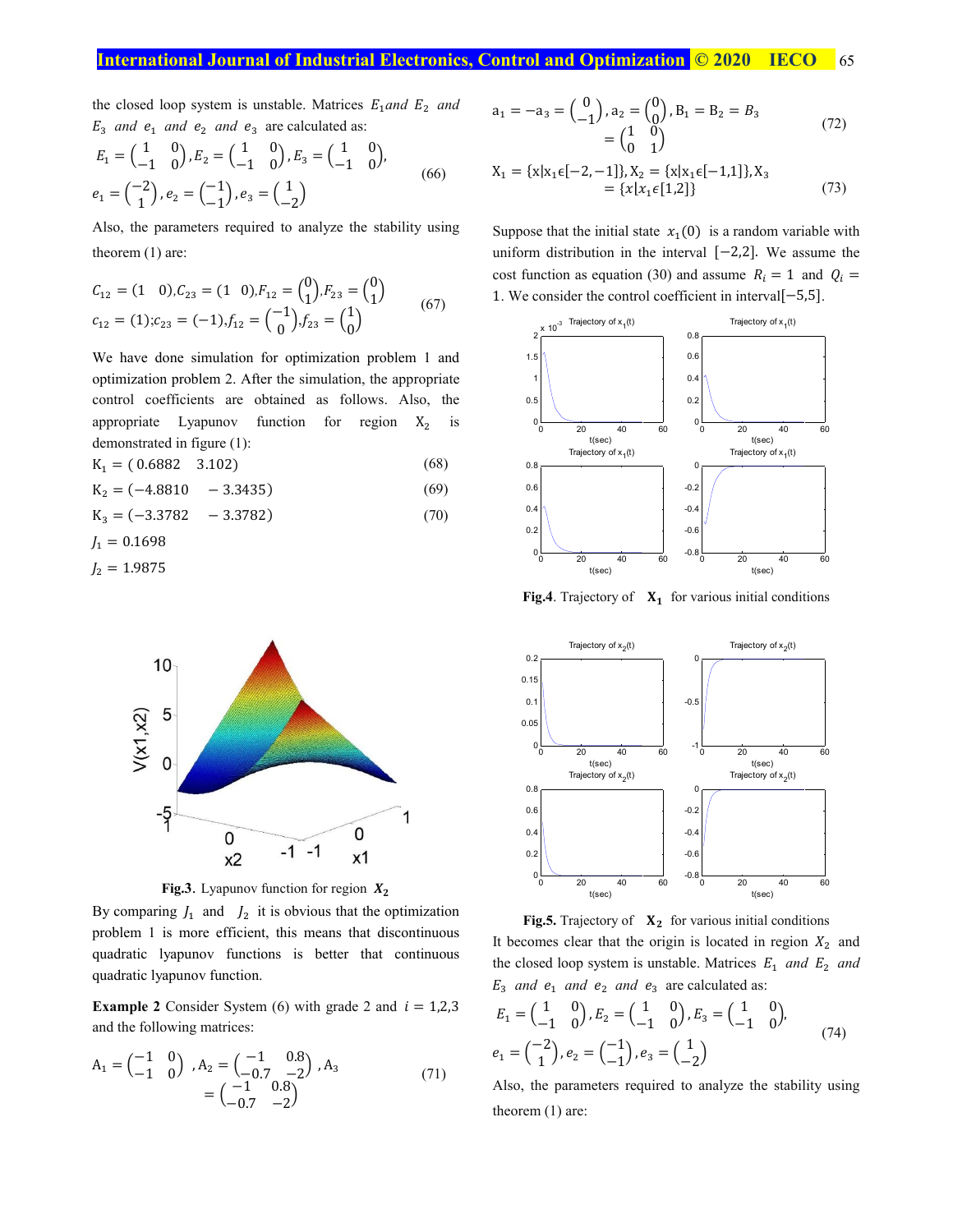$$
C_{12} = (1 \ 0), C_{23} = (1 \ 0), F_{12} = \begin{pmatrix} 0 \\ 1 \end{pmatrix}, F_{23} = \begin{pmatrix} 0 \\ 1 \end{pmatrix}
$$
  
\n
$$
c_{12} = (1); c_{23} = (-1), f_{12} = \begin{pmatrix} -1 \\ 0 \end{pmatrix}, f_{23} = \begin{pmatrix} 1 \\ 0 \end{pmatrix}
$$
 (75)

After the simulation, the appropriate control coefficients are obtained as follows. Also, the appropriate Lyapunov function for region  $X_2$  is demonstrated in figure (4):

$$
K_1 = (0.6882 - 2.2397) \tag{76}
$$

$$
K_2 = (1.5510 - 3.1029) \tag{77}
$$

 $K_3 = (-3.5239 - 3.8100)$ 

$$
J_1 = 0.0094
$$
\n
$$
J_2 = 1.1873
$$
\n(78)



**Fig.6**. Lyapunov function for region  $X_2$ 

#### **VII. CONCLUSIONS**

In this paper, a class of hybrid systems that are able to model a wide range of practical systems is introduced and after providing the mathematical description and stability conditions of PWA systems in the form of LMIs, the upper bound of the cost function is calculated. In fact, theorem4, theorem 5 and theorem 6 are the innovations of this article which prove that the problem of optimal control of PWA systems leads to BMI problem. Then, by minimizing the upper bound and using of GA and semi-definite programming, the controller coefficients are obtained. Note that we don't use the GA for solving the optimization problem, in fact GA use for searching the acceptable solution. The importance of what is done lies in the fact that semi-definite programming is used to solve the optimization problem 1 and optimization problem 2 and this has less error than other methods. Considering the proposed method for optimal control is a comprehensive method, one can apply this method design optimal control for practical systems. In addition, in these two optimization problems because of the assumption of the continuity of the piecewise linear system, it lacks sliding mode which is a benefit of these design and makes these methods very suitable for designing optimal controllers for electronic power converters. In the end, we use two numerical examples to establish the effectiveness of the discussed methods. In two examples, simulation results show that optimization problem 1 that is based discontinuous quadratic lyapunov function is more efficient that one.

#### **REFERENCES**

- [1] W. P. Heemels, B. De Schutter, and A. Bemporad, "Equivalence of hybrid dynamical models," *Automatica,*  vol. 37, no. 7, pp. 1085-1091, 2001.
- [2] J.-N. Lin and R. Unbehauen, "Canonical piecewise-linear approximations," *IEEE Transactions on Circuits and Systems I: Fundamental Theory and Applications,* vol. 39, no. 8, pp. 697-699, 1992.
- [3] M. Senesky, G. Eirea, and T. J. Koo, "Hybrid modelling and control of power electronics," in *International Workshop on Hybrid Systems: Computation and Control*, 2003, pp. 450-465: Springer.
- [4] P. D. Christofides and N. El-Farra, *Control of nonlinear and hybrid process systems: Designs for uncertainty, constraints and time-delays*. Springer Science & Business Media, 2005.
- [5] A. Bemporad, A. Garulli, S. Paoletti, and A. Vicino, "A bounded-error approach to piecewise affine system identification," *IEEE Transactions on Automatic Control,*  vol. 50, no. 10, pp. 1567-1580, 2005.
- [6] A. Bemporad, G. Ferrari-Trecate, and M. Morari, "Observability and controllability of piecewise affine and hybrid systems," *IEEE transactions on automatic control,*  vol. 45, no. 10, pp. 1864-1876, 2000.
- [7] M. Johansson and A. Rantzer, "Computation of piecewise quadratic Lyapunov functions for hybrid systems," in *1997 European Control Conference (ECC)*, 1997, pp. 2005-2010: IEEE.
- [8] M. S. Shaikh and P. E. Caines, "On trajectory optimization for hybrid systems: Theory and algorithms for fixed schedules," in *Proceedings of the 41st IEEE Conference on Decision and Control, 2002.*, 2002, vol. 2, pp. 1997-1998: IEEE.
- [9] B. Piccoli, "Necessary conditions for hybrid optimization," in *Proceedings of the 38th IEEE Conference on Decision and Control (Cat. No. 99CH36304)*, 1999, vol. 1, pp. 410-415: IEEE.
- [10] S. Hedlund and A. Rantzer, "Convex dynamic programming for hybrid systems," *IEEE Transactions on Automatic Control,* vol. 47, no. 9, pp. 1536-1540, 2002.
- [11] G. Bidari, N. Pariz, and A. Karimpour, "Sufficient Conditions for Stabilization of Interval Uncertain LTI Switched Systems with Unstable Subsystems."
- [12] A. Rondepierre, "Piecewise affine systems controllability and hybrid optimal control," in *ICINCO*, 2005, pp. 294-302: Citeseer.
- [13] S. S. S. Farahani and S. F. Derakhshan, "LMI-based Congestion Control Algorithms for a Delayed Network."
- [14] X. Xu and P. J. Antsaklis, "Results and perspectives on computational methods for optimal control of switched systems," in *International Workshop on Hybrid Systems: Computation and Control*, 2003, pp. 540-555: Springer.
- [15] S. C. Bengea and R. A. DeCarlo, "Optimal control of switching systems," *automatica,* vol. 41, no. 1, pp. 11-27, 2005.
- [16] M. Baoti, F. J. Christophersen, and M. Morari, "Constrained optimal control of hybrid systems with a linear performance index," *IEEE Transactions on Automatic Control,* vol. 51, no. 12, pp. 1903-1919, 2006.
- [17] H. J. Lee, K. L. Teo, and A. E. Lim, "Sensor scheduling in continuous time," *Automatica,* vol. 37, no. 12, pp. 2017-2023, 2001.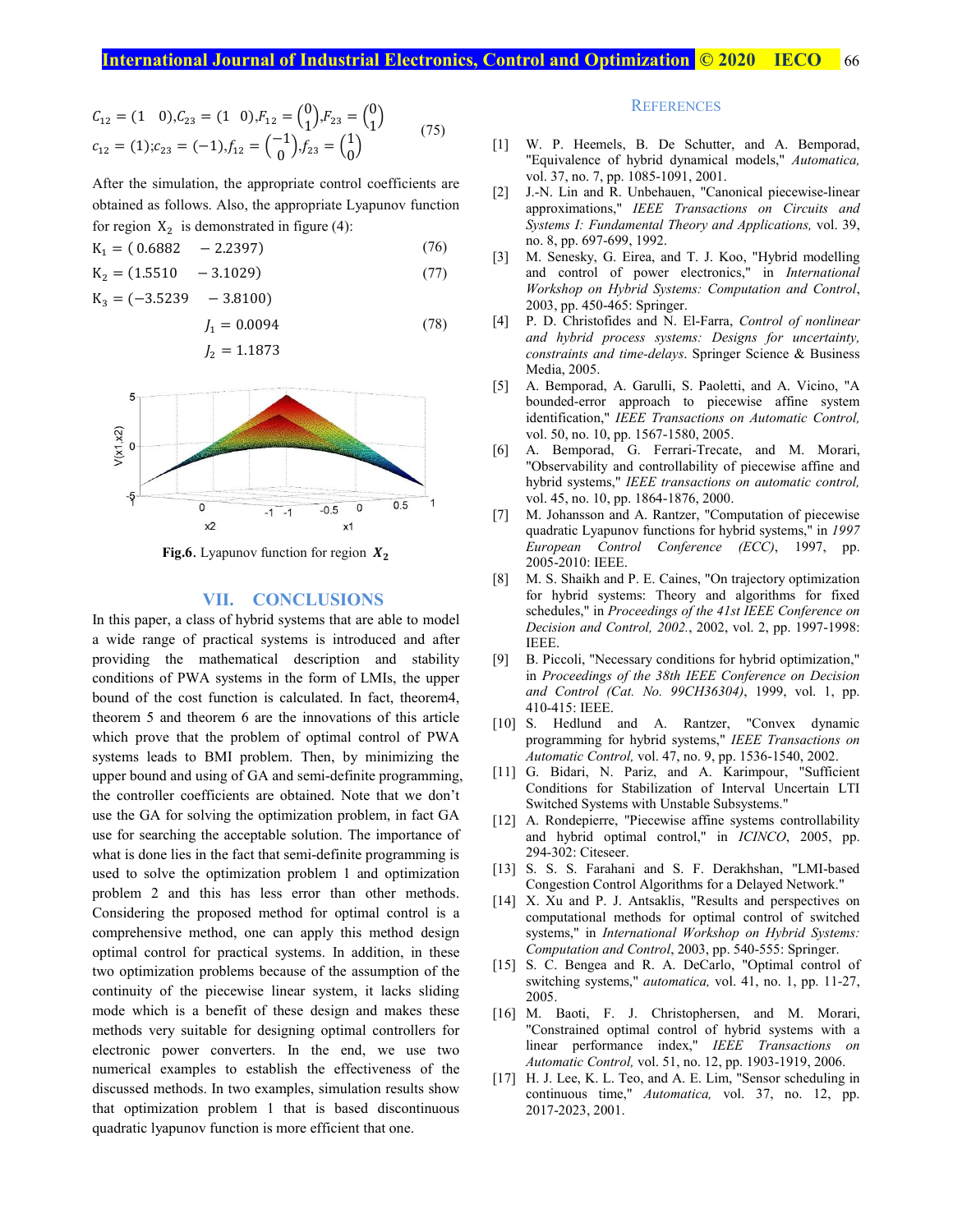# **International Journal of Industrial Electronics, Control and Optimization <b>© 2020** IECO 67

- [18] A. Bemporad, A. R. Teel, and L. Zaccarian, "Anti-windup synthesis via sampled-data piecewise affine optimal control," *Automatica,* vol. 40, no. 4, pp. 549-562, 2004.
- [19] H. J. Lee, K. L. Teo, V. Rehbock, and L. S. Jennings, "Control parametrization enhancing technique for optimal discrete-valued control problems," *Automatica,* vol. 35, no. 8, pp. 1401-1407, 1999.
- [20] S. P. Banks and S. A. Khathur, "Structure and control of piecewise-linear systems," *International Journal of Control,* vol. 50, no. 2, pp. 667-686, 1989.
- [21] A. J. Van Der Schaft, "L/sub 2/-gain analysis of nonlinear systems and nonlinear state-feedback h/sub infinity/control," *IEEE transactions on automatic control,*  vol. 37, no. 6, pp. 770-784, 1992.
- [22] M. Claeys, D. Arzelier, D. Henrion, and J.-B. Lasserre, "Measures and LMI for impulsive optimal control with applications to space rendezvous problems," in *2012 American Control Conference (ACC)*, 2012, pp. 161-166: IEEE.
- [23] J.-i. Imura, "Optimal control of sampled-data piecewise affine systems," *Automatica,* vol. 40, no. 4, pp. 661-669, 2004.
- [24] S. V. Rakovic, E. C. Kerrigan, and D. Q. Mayne, "Optimal control of constrained piecewise affine systems with state-and input-dependent disturbances," in *Proceedings of the 16th international symposium on mathematical theory of networks and systems*, 2004: Katholieke Universiteit Leuven Belgium.
- [25] A. Rantzer and M. Johansson, "Piecewise linear quadratic optimal control," *IEEE transactions on automatic control,*  vol. 45, no. 4, pp. 629-637, 2000.
- [26] J. Zhang and W. Tang, "Output feedback optimal guaranteed cost control of uncertain piecewise linear systems," *International Journal of Robust and Nonlinear Control: IFACAffiliated Journal,* vol. 19, no. 5, pp. 569-590, 2009.
- [27] M. Hajiahmadi, J. Haddad, B. De Schutter, and N. Geroliminis, "Optimal hybrid perimeter and switching plans control for urban traffic networks," *IEEE Transactions on Control Systems Technology,* vol. 23, no. 2, pp. 464-478, 2014.
- [28] N. Pellet, "A primal-dual semidefinite programming approach to stochastic linear quadratic control problems," 2009.
- [29] V. Balakrishnan and L. Vandenberghe, "Semidefinite programming duality and linear time-invariant systems," *IEEE Transactions on Automatic Control,* vol. 48, no. 1, pp. 30-41, 2003.
- [30] A. Ponomarev, "Nonlinear predictor feedback for input-affine systems with distributed input delays," *IEEE Transactions on Automatic Control,* vol. 61, no. 9, pp. 2591-2596, 2015.
- [31] M. Hajiahmadi, B. De Schutter, and H. Hellendoorn, "Design of stabilizing switching laws for mixed switched affine systems," *IEEE Transactions on Automatic Control,*  vol. 61, no. 6, pp. 1676-1681, 2015.
- [32] V. Azhmyakov, M. Basin, and C. Reincke-Collon, "Optimal LQ-type switched control design for a class of linear systems with piecewise constant inputs," *IFAC Proceedings Volumes,* vol. 47, no. 3, pp. 6976-6981, 2014.
- [33] M. Moarref and L. Rodrigues, "Piecewise affine networked control systems," *IEEE Transactions on Control of Network Systems,* vol. 3, no. 2, pp. 173-181, 2015.
- [34] M. Vaezi and A. Izadian, "Piecewise affine system identification of a hydraulic wind power transfer system," *IEEE Transactions on Control Systems Technology,* vol. 23, no. 6, pp. 2077-2086, 2015.
- [35] G. A. Senger and A. Trofino, "Switching rule design for affine switched systems with guaranteed cost and uncertain equilibrium condition," *IEEE Transactions on Automatic Control,* vol. 61, no. 7, pp. 1925-1930, 2015.
- [36] M. Akbarian, N. Eghbal, and N. Pariz, "Optimal control of piecewise affine systems," in *2015 International Congress on Technology, Communication and Knowledge (ICTCK)*, 2015, pp. 519-523: IEEE.
- [37] L. Vandenberghe and V. Balakrishnan, "Semidefinite programming duality and linear system theory: connections and implications for computation," in *Proceedings of the 38th IEEE Conference on Decision and Control (Cat. No. 99CH36304)*, 1999, vol. 1, pp. 989-994: IEEE.
- [38] E. De Klerk, *Aspects of semidefinite programming: interior point algorithms and selected applications*. Springer Science & Business Media, 2006.
- [39] N. Eghbal, N. Pariz, and A. Karimpour, "Discontinuous piecewise quadratic Lyapunov functions for planar piecewise affine systems," *Journal of Mathematical Analysis and Applications,* vol. 399, no. 2, pp. 586-593, 2013.
- [40] M. Srinivas and L. M. Patnaik, "Genetic algorithms: A survey," *computer,* vol. 27, no. 6, pp. 17-26, 1994.



**Majid Akbarian** received the B.S. degree in Electrical Engineering from Hakim Sabzevari University, sabzevar, Iran, in 2013 and M.S. degree in Electrical Engineering from the Ferdowsi University of Mashhad, Mashhad, Iran in 2015, where he is currently pursuing Ph.D degree in Electrical Engineering.

His current research interests include optimal control, nonlinear control, stability, and dynamical systems.



**Najmeh Eghbal** received the B.S. and M.S. degrees and also her Ph.D. in electrical engineering from Ferdowsi University of Mashhad, Iran, in 2001, 2004 and 2012, respectively. She is an assistance professor at Sadjad University of Technology. Her main research interests are modelling and control of

hybrid systems and machine vision.



**Naser Pariz** received the B.S. and M.Sc .degree in Electrical Engineering from Ferdowsi University of Mashhad, Iran, in 1988 and 1991 respectively. He received his Ph.D. from the Department of Electrical Engineering at Ferdowsi University of Mashhad in 2001. He is a Professor at Ferdowsi University. His research

interests are nonlinear and control systems.